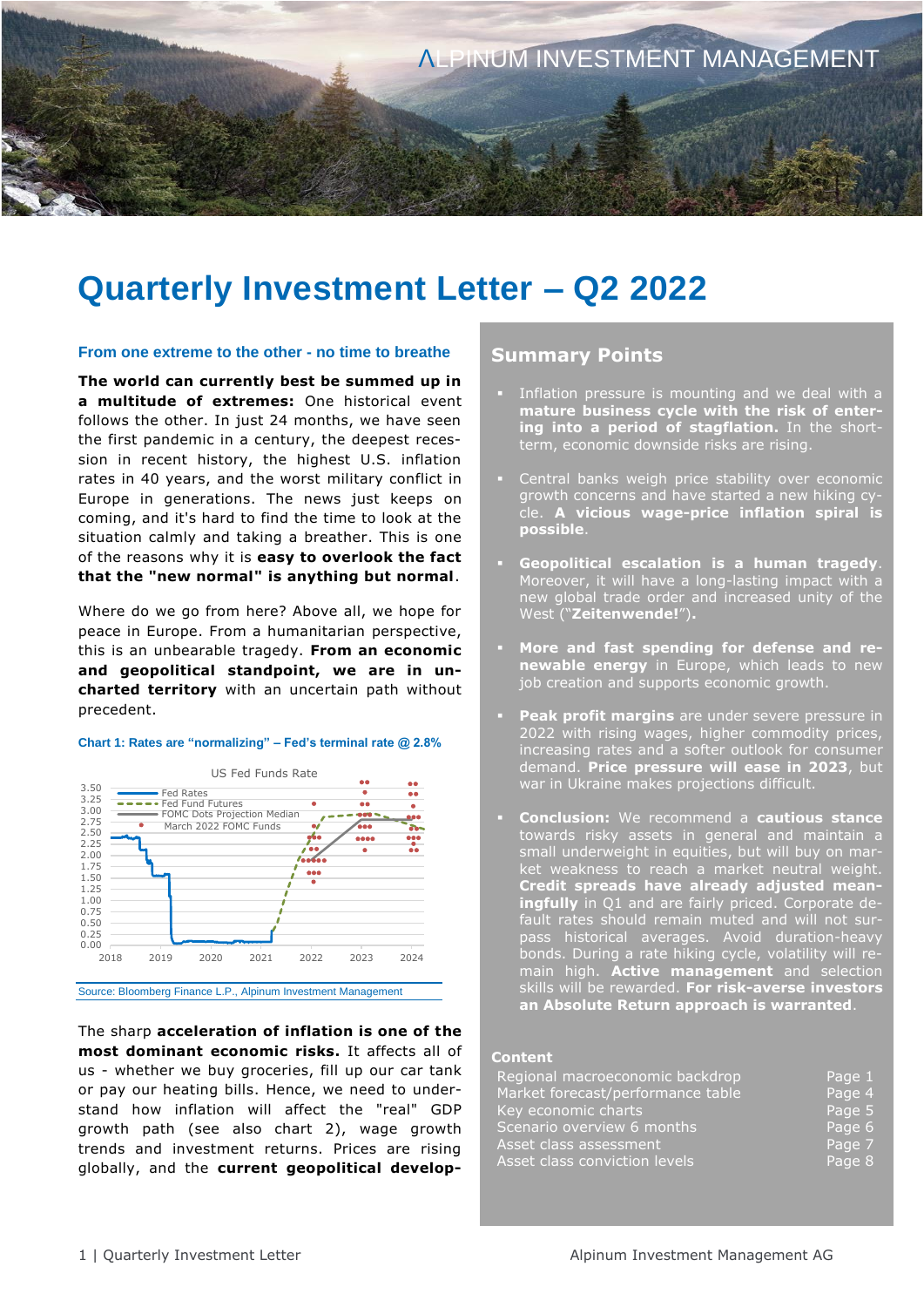### **ALPINUM INVESTMENT MANAGEMENT**

### **ments are exacerbating the already existing problems**.

An example of this is the fact that **nearly 30% of the world's wheat exports and 12% of all calories traded worldwide come from Russia and Ukraine**. Russia and Ukraine are also important producers of neon gas (which is needed for semiconductors), potash (which is used to make fertilizer) and aluminium. This means that prices for goods that have already soared during the pandemic will remain high or rise even further in the short term, causing additional economic pain. This is illustrated in the chart below, as **it is unclear yet whether we will face "only" a feel of stagflation or whether we will even enter a mild recession** later in the year.

### **Chart 2: GDP growth "normalization" is interrupted**



Source: Alpinum Investment Management

In addition to the existing inflationary pressures, **China's zero-Covid policy could once again drive up prices along global supply chains** if production sites and trans-shipment hubs are once again forced to go into lockdown. On China's densely populated east coast, the number of omicron infections is rising sharply, which could lead to new shortages of manufacturing goods.

### **United States**

At the same time, from the perspective of the central banks, **a normalization of monetary policy is becoming all the more urgent as the basis of price buoyancy widens**, especially as the risk of a decline in consumer demand due to high prices is also on the rise. This means that key interest rates will continue to rise. The Federal Reserve (Fed) has just taken a step into this direction with its first Fed rate hike to 0.25-0.50% in mid-March. The Fed's projections foresee a level of 1.9% by the end of 2022 and 2.8% for 2023 (pls see chart 1).

The Fed has increased its forecast for the PCE inflation rate to  $~\sim$  4.5% for 2022, which results at the same time in a **lower projected real GDP growth rate of only 2.8%**. With the current low unemployment rate of 3.5% (vs. normal neutral rate of ~4%), the **Fed made clear that it is now prioritizing price stability over growth concerns** despite the current geopolitical challenges.

As a result, the economic downside risks are increasing. This assessment becomes even more pronounced when one considers that consumer sentiment (see page 5) has deteriorated further due to markedly soaring costs. Moreover, the business outlook has also dimmed, but it is assumed that price developments will normalize in 2023, as illustrated by chart 3 with respect to oil prices.

### **Chart 3: Oil price spike; markets indicate normalization in '23**



### **Europe**

**The EU is Russia's most important trading partner, accounting for ~37% of the country's total trade in goods.** Conversely, however, the EU's total trade with Russia is only  $\sim 6\%$ . Moreover, the EU is the largest investor in Russia, and Russia exports much more to the EU than it imports. Hence, the short and long-term **impact of the war on trade is disastrous for Russia** as Europe will replace Russia's oil/gas via new trading partners and renewables.

**In Germany**, Russia's invasion of Ukraine resulted in **a tectonic shift of its foreign and security policy ("Zeitenwende")**. Within one month only, Germany has transformed from the weak link in the Western alliance to the reliable partner that the U.S. was looking for in their transatlantic partnership. Germany committed to supply weapons to Kyiv to help the Ukrainians defend themselves. In addition, EUR 100 bn will immediately be invested in the "Bundeswehr" and Germany will permanently increase the annual defense budget to 2% of GDP. Furthermore, the government stated that by 2030, 80% of Germany's electricity should come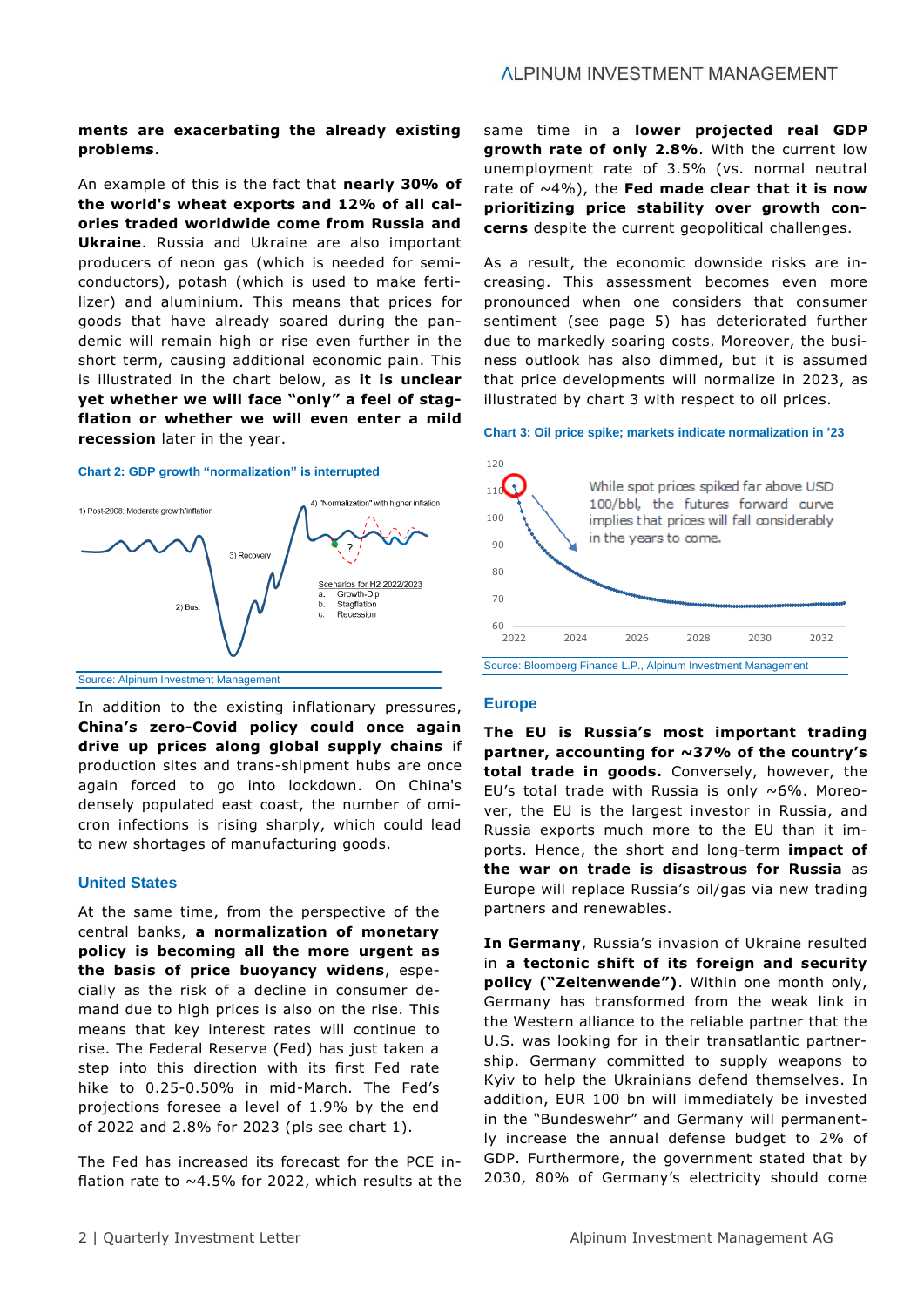from renewables in an effort to refrain from Germany's energy dependence on Russia. To sum up, other **European countries will increase their defense and renewables spending too**, which will feel like a fiscal stimulus and push economic growth. Nevertheless, economic expansion in 2022 will be dampened by elevated commodity and living costs, while the positive effects of the reopening economy after the pandemic shock will bolster the y-o-y result. **Market consensus projects an EU growth rate of ~3%**.

ECB President Christine Lagarde announced the start of the wind-down of the monetary stimulus, saying that inflation is "converging toward its 2% target in the medium term". Hence, the asset purchase program will be reduced and **markets price in 1-2 rate hikes by the ECB for H2**. Higher government spending on defense or renewable energy are all supporting measures that help cushion the loss of consumer purchasing power and other negative effects on growth.

### **Chart 4: Peak proft margins will normalize with higher costs**



### **China and emerging markets (EM)**

**China will have a hard time meeting policymakers' ambitious target of 5.5% growth this year** as the various policy regulations and constraints pose a high hurdle. While the PBoC has started to ease its monetary conditions somewhat, the authorities need to relax some of the industry policy measures, especially in the real estate sector, which is under severe stress. Commodity-rich countries such as Brazil or Chile benefit from the current boost in commodity prices, whereas commodity importers such as India face more headwind. Indian stocks in particular trade expensively with a PE ratio >20 and higher input prices are expected to hurt profit margins. Hence, **a differentiated view on EMs is required**.

### **Investment conclusions**

After the strong post-pandemic recovery, the current business cycle has matured and faces latecycle headwinds such as the wage-price inflation spiral, climbing interest rates and peak profit margins. Geopolitical risks propel inflation even more and require an additional risk premium for risky assets. On the positive side, absolute rates are still at historic lows, some supply-side bottlenecks are likely to be removed in H2, a possible geopolitical de-escalation would lower commodity prices and stimulate new growth momentum.

**To sum it up:** Rising interest rates weigh negatively for duration and risky assets in the short term, but when focusing on 2023, some headwinds will have faded and the investment outlook is a net positive, while **return expectations are capped for most traditional asset classes**. **Active management will be rewarded and an absolute return approach warranted.**





Source: Bloomberg Finance L.P., Alpinum Investment Management

**Bonds:** Global credit spreads widened considerably in Q1 and are fairly valued in general, even attractive in some segments. Duration-heavy assets (investment grade/sovereign bonds) should be avoided**. We favor European loans**, **US and Scandinavian short-term HY bonds** and **structured credit**. The next **tactical opportunity** is emerging in selective **Asian and EM bonds.**

**Equities:** In the short term, equities remain vulnerable as **profit margins are under pressure** (see chart 4). However, the most harmful period is now, while price pressures will ease in H2 '22/H1'23. We recommend a minimal underweight position in equities, while taking advantage of market weakness. We favour DMs and a **balanced approach in styles.** From a tactical perspective, we prepare to increase our allocation to European and emerging markets.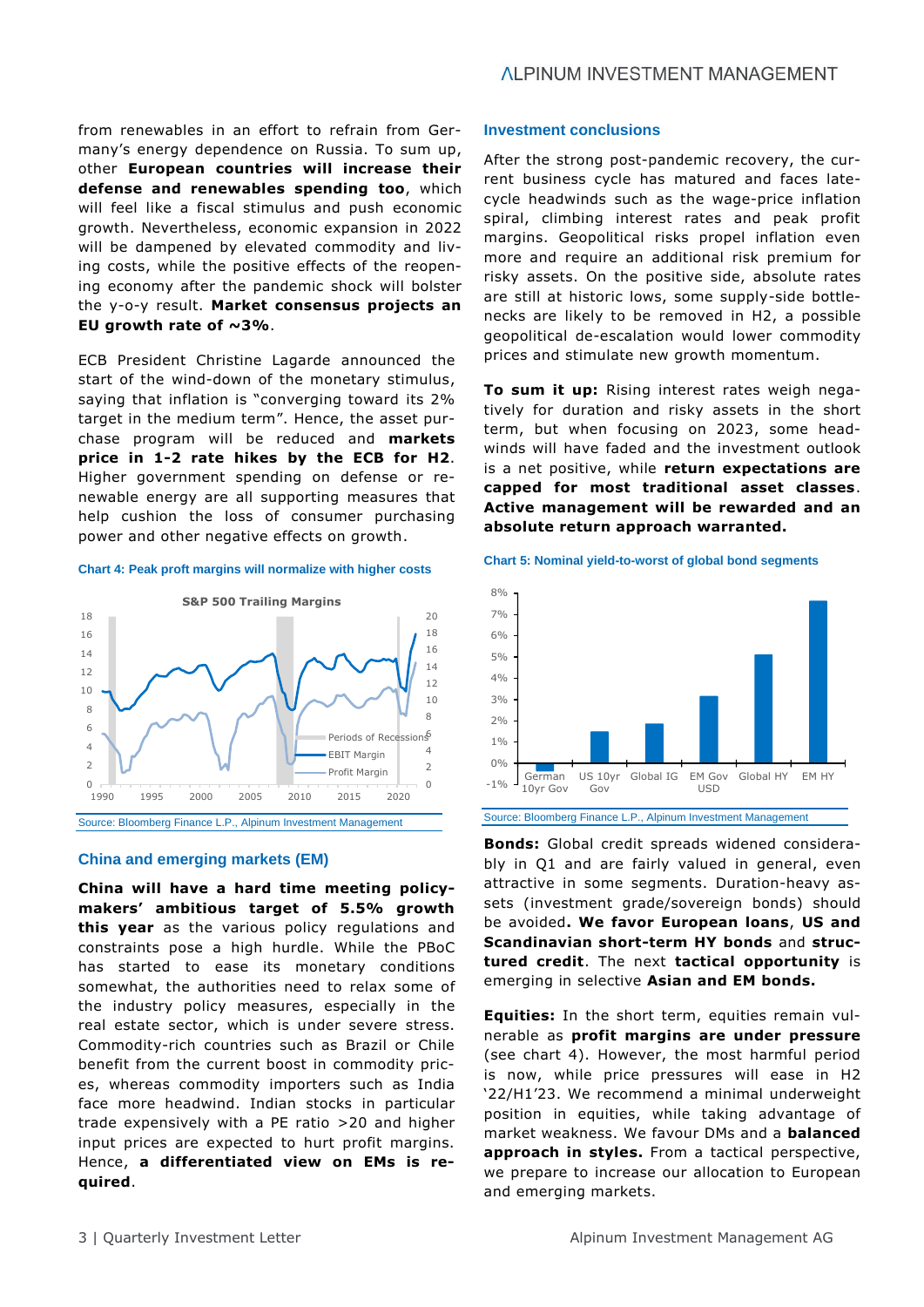## **Market Consensus Forecasts**

| GDP growth (%)     | 2020        | 2021   | 2022e | 2023e |
|--------------------|-------------|--------|-------|-------|
| World              | $-3.1$      | 5.9    | 4.0   | 3.5   |
| United States      | $-3.4$      | 5.7    | 3.4   | 2.3   |
| Eurozone           | $-6.4$      | 5.3    | 3.1   | 2.5   |
| Germany            | $-4.6$      | 2.9    | 2.5   | 2.8   |
| France             | $-7.9$      | 7.0    | 3.4   | 2.2   |
| Italy              | $-9.0$      | 6.6    | 3.2   | 2.1   |
| United Kingdom     | $-9.4$      | n.a.   | 4.0   | 1.8   |
| Switzerland        | $-2.5$      | 3.8    | 2.7   | 1.8   |
| Japan              | $-4.5$      | 1.8    | 2.4   | 1.7   |
| Emerging economies | 3.1         | 4.3    | 4.3   | 4.7   |
| Asia Ex-Japan      | 1.3         | 5.7    | 5.3   | 5.2   |
| Latin America      | $-6.1$      | 7.7    | 2.0   | 2.2   |
| <b>EMEA</b> region | $-2.8$      | n.a.   | 0.4   | 2.6   |
| China              | 2.2         | 8.1    | 5.0   | 5.2   |
| India              | 3.7         | $-6.6$ | 8.9   | 7.7   |
| Brazil             | $-3.9$      | 4.8    | 0.5   | 1.7   |
| Ruccia             | $-3$ $\cap$ | 47     | -70   | n n   |

| Central bank rates (%)      | 2020    | 2021    | 2022e   | 2023e |
|-----------------------------|---------|---------|---------|-------|
| <b>US Fed Funds</b>         | 0.25    | 0.25    | 1.80    | 2.30  |
| <b>ECB Main Refinancing</b> | 0.00    | 0.00    | 0.10    | 0.65  |
| China 1yr Best Lending      | 4.35    | 4.35    | 4.30    | 4.30  |
| Bank of Japan Overnight     | $-0.03$ | $-0.02$ | 0.00    | 0.00  |
| UK Base Rate                | 0.10    | 0.25    | 1.20    | 1.45  |
| Swiss 3mth CHF Libor        | $-0.75$ | $-0.75$ | $-0.70$ | 0.00  |

| GDP growth (%)       | 2020   | 2021   | 2022e  | 2023e | Inflation (%)      | 2020   | 2021   | 2022e | 2023e |
|----------------------|--------|--------|--------|-------|--------------------|--------|--------|-------|-------|
| World                | $-3.1$ | 5.9    | 4.0    | 3.5   | World              | 3.2    | 4.3    | 5.1   | 3.3   |
| <b>United States</b> | $-3.4$ | 5.7    | 3.4    | 2.3   | United States      | 1.2    | 4.7    | 6.2   | 2.6   |
| Eurozone             | $-6.4$ | 5.3    | 3.1    | 2.5   | Eurozone           | 0.3    | 2.6    | 5.9   | 2.1   |
| Germany              | -4.6   | 2.9    | 2.5    | 2.8   | Germany            | 0.4    | 3.2    | 5.6   | 2.2   |
| France               | $-7.9$ | 7.0    | 3.4    | 2.2   | France             | 0.5    | 2.1    | 4.1   | 1.9   |
| Italy                | $-9.0$ | 6.6    | 3.2    | 2.1   | Italy              | $-0.2$ | 2.0    | 6.0   | 1.9   |
| United Kingdom       | $-9.4$ | n.a.   | 4.0    | 1.8   | United Kingdom     | 0.9    | 2.6    | 6.6   | 3.0   |
| Switzerland          | $-2.5$ | 3.8    | 2.7    | 1.8   | Switzerland        | $-0.7$ | 0.6    | 1.3   | 0.7   |
| Japan                | $-4.5$ | 1.8    | 2.4    | 1.7   | Japan              | 0.0    | $-0.3$ | 1.3   | 0.9   |
| Emerging economies   | 3.1    | 4.3    | 4.3    | 4.7   | Emerging economies | 3.0    | 2.9    | 5.0   | 4.0   |
| Asia Ex-Japan        | 1.3    | 5.7    | 5.3    | 5.2   | Asia Ex-Japan      | 2.6    | 1.6    | 2.7   | 2.6   |
| Latin America        | $-6.1$ | 7.7    | 2.0    | 2.2   | Latin America      | 2.8    | 6.2    | 13.0  | 8.8   |
| <b>EMEA</b> region   | $-2.8$ | n.a.   | 0.4    | 2.6   | EMEA region        | 5.1    | 8.3    | 16.6  | 8.9   |
| China                | 2.2    | 8.1    | 5.0    | 5.2   | China              | 2.5    | 0.9    | 2.2   | 2.2   |
| India                | 3.7    | $-6.6$ | 8.9    | 7.7   | India              | 6.6    | 5.1    | 5.4   | 5.5   |
| Brazil               | $-3.9$ | 4.8    | 0.5    | 1.7   | Brazil             | 3.2    | 8.3    | 8.2   | 4.2   |
| Russia               | $-3.0$ | 4.7    | $-7.0$ | 0.0   | Russia             | 3.4    | 6.7    | 17.6  | 10.0  |

| Central bank rates (%)  | 2020    | 2021    | 2022e   | 2023e | <b>Commodities</b>       | 2020 | 2021 | 2022e | 2023e |
|-------------------------|---------|---------|---------|-------|--------------------------|------|------|-------|-------|
| US Fed Funds            | 0.25    | 0.25    | .80ء    | 2.30  | NYMEX WTI oil USD/barrel | 47   | 74   | 95    | 84    |
| ECB Main Refinancing    | 0.00    | 0.00    | 0.10    | 0.65  | ICE Brent oil USD/barrel | 50   | 76   | 99    | 89    |
| China 1yr Best Lending  | 4.35    | 4.35    | 4.30    | 4.30  | Iron Ore USD/metric ton  | 159  | 119  |       | 60    |
| Bank of Japan Overnight | $-0.03$ | $-0.02$ | 0.00    | 0.00  | Copper USD/metric ton    | 7766 | 9721 | 10276 | 10299 |
| UK Base Rate            | 0.10    | 0.25    | ۔ 20۔   | 1.45  | Gold USD/troy oz         | 1899 | 1829 | 1846  | 1999  |
| Swiss 3mth CHF Libor    | $-0.75$ | $-0.75$ | $-0.70$ | 0.00  | Silver USD/troy oz       | 26.4 | 23.3 | 25.0  | 25.8  |
|                         |         |         |         |       |                          |      |      |       |       |

| Major interest rates (%) | 2020   | 2021   | 2022e  | 2023e |
|--------------------------|--------|--------|--------|-------|
| USA 3mth rate            | 0.2    | 0.2    | 1.3    | 2.1   |
| USA 10yr Gov't Bonds     | 0.9    | 1.5    | 2.3    | 2.6   |
| Eurozone 3mth rate       | $-0.5$ | $-0.6$ | $-0.2$ | 0.2   |
| Eurozone 10yr Gov't Bond | $-0.6$ | $-0.2$ | 0.5    | 0.8   |
| China 3mth rate          | 2.8    | 2.5    | 2.4    | 2.3   |
| China 10yr Gov't Bond    | 3.1    | 2.8    | 2.9    | 2.9   |
| UK 3mth rate             | 0.0    | 0.3    | 1.3    | 1.6   |
| UK 10y Gov't Bond        | 0.2    | 1.0    | 1.6    | 1.7   |
| Swiss 3mth rate          | $-0.8$ | $-0.8$ | $-0.6$ | 0.0   |
| Swiss 10y Gov't Bond     | $-0.6$ | $-0.2$ | 0.4    | 0.8   |
|                          |        |        |        |       |

| Major interest rates (%) | 2020   | 2021   | 2022e  | 2023e | <b>Exchange rates</b> | 2020   | 2021   | 2022e  | 2023e  |
|--------------------------|--------|--------|--------|-------|-----------------------|--------|--------|--------|--------|
| USA 3mth rate            | 0.2    | 0.2    | 1.3    | 2.1   | <b>EURUSD</b>         | 1.22   | 1.14   | 1.14   | 1.18   |
| USA 10yr Gov't Bonds     | 0.9    | 1.5    | 2.3    | 2.6   | <b>EURCHF</b>         | 1.08   | 1.04   | 1.06   | 1.10   |
| Eurozone 3mth rate       | $-0.5$ | $-0.6$ | $-0.2$ | 0.2   | <b>USDCHF</b>         | 0.89   | 0.91   | 0.94   | 0.93   |
| Eurozone 10yr Gov't Bond | $-0.6$ | $-0.2$ | 0.5    | 0.8   | <b>EURJPY</b>         | 126.16 | 130.92 | 132.00 | 135.00 |
| China 3mth rate          | 2.8    | 2.5    | 2.4    | 2.3   | <b>EURGBP</b>         | 0.89   | 0.84   | 0.84   | 0.85   |
| China 10yr Gov't Bond    | 3.1    | 2.8    | 2.9    | 2.9   | USDJPY                | 103.20 | 115.08 | 117.50 | 115.50 |
| UK 3mth rate             | 0.0    | 0.3    | 1.3    | 1.6   | <b>GBPUSD</b>         | 1.37   | 1.35   | 1.35   | 1.40   |
| UK 10y Gov't Bond        | 0.2    | 1.0    | 1.6    | 1.7   | USDCNY                | 6.53   | 6.36   | 6.45   | 6.37   |
| Swiss 3mth rate          | $-0.8$ | $-0.8$ | $-0.6$ | 0.0   | USDBRL                | 5.19   | 5.57   | 5.40   | 5.20   |
| Swiss 10y Gov't Bond     | $-0.6$ | $-0.2$ | 0.4    | 0.8   | <b>USDRUB</b>         | 74.03  | 75.17  | 102.23 | 105.00 |
|                          |        |        |        |       |                       |        |        |        |        |

## **Performance Table**

|                              |              | <b>Performance</b> |          |         | <b>Performance</b>           |              |                    |          |            |
|------------------------------|--------------|--------------------|----------|---------|------------------------------|--------------|--------------------|----------|------------|
| <b>Global equity markets</b> | <b>Price</b> | 01                 | Ytd Q1   | Div.yld | <b>Global gov't bonds</b>    | Yield        | 01                 | Ytd Q1   | <b>YtW</b> |
| MSCI World (USD)             | 3053         | -5.5%              | $-5.5%$  | 1.9     | 10yr US Treasury             | 2.37         | -6.5%              | -6.5%    | n.a.       |
| MSCI World (USD) hedged      | 1526         | -4.5%              | $-4.5%$  | n.a.    | 10yr Euro gov't bond         | 0.55         | $-6.0\%$           | -6.0%    | n.a.       |
| HFRX Global Hedge Fund       | 1414         | $-1.2\%$           | $-1.2%$  | n.a.    | 10yr German gov't bond       | 0.55         | $-5.8%$            | -5.8%    | n.a.       |
| S&P 500                      | 4518         | $-5.2\%$           | $-5.2\%$ | 1.4     | 10yr Italian gov't bond      | 2.09         | -6.5%              | -6.5%    | n.a.       |
| Russell 1000                 | 2496         | $-5.7%$            | $-5.7%$  | 1.4     |                              |              |                    |          |            |
| Nasdag 100                   | 14759        | $-9.6%$            | $-9.6%$  | 0.7     |                              |              |                    |          |            |
| Stoxx Europe 600             | 458          | $-6.0\%$           | -6.0%    | 3.2     |                              |              | <b>Performance</b> |          |            |
| <b>MSCI Emerging Markets</b> | 1142         | $-7.3%$            | $-7.3%$  | 2.9     | <b>Global bond indices</b>   | <b>Price</b> | 01                 | Ytd Q1   | <b>YtW</b> |
| Nikkei 225                   | 27666        | $-3.9%$            | $-3.9%$  | 2.1     | Barclays Global Corporate IG | 276          | $-7.4\%$           | $-7.4\%$ | 3.1        |
| China CSI 300                | 4276         | $-13.4%$           | $-13.4%$ | 2.4     | Barclays US Corporate IG     | 3253         | $-7.7%$            | $-7.7%$  | 3.6        |

| Performance |         |         |                           |       |         |         |            |  |  |
|-------------|---------|---------|---------------------------|-------|---------|---------|------------|--|--|
| 01          | Ytd Q1  | Div.vld | <b>Global gov't bonds</b> | Yield | 01      | Ytd O1  | <b>YtW</b> |  |  |
| $-5.5%$     | $-5.5%$ | 1.9     | 10yr US Treasury          | 2.37  | $-6.5%$ | $-6.5%$ | n.a.       |  |  |
| $-4.5%$     | $-4.5%$ | n.a.    | 10yr Euro gov't bond      | 0.55  | $-6.0%$ | $-6.0%$ | n.a.       |  |  |
| $-1.2%$     | $-1.2%$ | n.a.    | 10yr German gov't bond    | 0.55  | $-5.8%$ | $-5.8%$ | n.a.       |  |  |
| $-5.2%$     | $-5.2%$ | 1.4     | 10yr Italian gov't bond   | 2.09  | $-6.5%$ | $-6.5%$ | n.a.       |  |  |

| Stoxx Europe 600                | 458            | $-6.0\%$ | $-6.0\%$          | 3.2   |                              |              | <b>Performance</b> |          |            |  |
|---------------------------------|----------------|----------|-------------------|-------|------------------------------|--------------|--------------------|----------|------------|--|
| MSCI Emerging Markets           | 1142           | -7.3%    | $-7.3%$           | 2.9   | <b>Global bond indices</b>   | <b>Price</b> | 01                 | Ytd 01   | <b>YtW</b> |  |
| Nikkei 225                      | 27666          | $-3.9%$  | $-3.9%$           | 2.1   | Barclays Global Corporate IG | 276          | $-7.4%$            | $-7.4%$  | 3.1        |  |
| China CSI 300                   | 4276           | $-13.4%$ | $-13.4%$          | 2.4   | Barclays US Corporate IG     | 3253         | $-7.7%$            | $-7.7%$  | 3.6        |  |
|                                 |                |          |                   |       | Barclays Euro Corporate IG   | 251          | $-5.0%$            | $-5.0\%$ | 1.6        |  |
|                                 |                |          |                   |       | Barclays Emerging Market USD | 1150         | $-9.2\%$           | $-9.2%$  | 5.6        |  |
|                                 | <b>Forward</b> |          | <b>EPS</b> arowth |       | Barclays US Corporate HY     | 2342         | $-4.8%$            | $-4.8%$  | 6.0        |  |
| <b>Equity market valuations</b> | РE             | PВ       | 2022e             | 2023e | Barclays Pan-European HY     | 420          | $-4.1%$            | $-4.1\%$ | 5.2        |  |

|                                 | <b>Forward</b> |      | <b>EPS</b> growth |       | Barclays US Corporate HY          | 2342         | $-4.8%$            | -4.8%   | 6.0 |
|---------------------------------|----------------|------|-------------------|-------|-----------------------------------|--------------|--------------------|---------|-----|
| <b>Equity market valuations</b> | <b>PE</b>      | PВ   | 2022e             | 2023e | Barclays Pan-European HY          | 420          | -4.1%              | -4.1%   | 5.2 |
| MSCI World (USD)                | 17.9           | 2.9  | 13%               | 8%    |                                   |              |                    |         |     |
| MSCI World (USD) hedged         | n.a.           | n.a. | n.a.              | n.a.  |                                   |              |                    |         |     |
| HFRX Global Hedge Fund          | n.a.           | n.a. | n.a.              | n.a.  |                                   |              | <b>Performance</b> |         |     |
| S&P 500                         | 20.0           | 4.1  | 16%               | 9%    | <b>Commodities and currencies</b> | <b>Price</b> | 01                 | Ytd Q1  |     |
| Russell 1000                    | 20.2           | 4.0  | 18%               | 10%   | Brent oil                         | 104          | 34.1%              | 34.1%   |     |
| Nasdag 100                      | 26.0           | 7.2  | 30%               | 14%   | <b>US Energy Services</b>         | 81           | 54.4%              | 54.4%   |     |
| Stoxx Europe 600                | 14.0           | 1.9  | 14%               | 6%    | Copper                            | 10373        | 6.4%               | 6.4%    |     |
| <b>MSCI Emerging Markets</b>    | 12.4           | 1.7  | $-3%$             | 12%   | Gold                              | 1925         | 5.3%               | 5.3%    |     |
| Nikkei 225                      | 15.3           | 1.7  | 3%                | 5%    | <b>EURUSD</b>                     | 1.10         | $-2.9%$            | $-2.9%$ |     |
| China CSI 300                   | 12.6           | 1.8  | 24%               | 16%   | <b>EURCHF</b>                     | 1.02         | $-1.4\%$           | -1.4%   |     |
|                                 |                |      |                   |       |                                   |              |                    |         |     |

|                                   |              | <b>Performance</b> |         |
|-----------------------------------|--------------|--------------------|---------|
| <b>Commodities and currencies</b> | <b>Price</b> | 01                 | Ytd O1  |
| Brent oil                         | 104          | 34.1%              | 34.1%   |
| <b>US Energy Services</b>         | 81           | 54.4%              | 54.4%   |
| Copper                            | 10373        | 6.4%               | 6.4%    |
| Gold                              | 1925         | 5.3%               | 5.3%    |
| <b>EURUSD</b>                     | 1.10         | $-2.9%$            | $-2.9%$ |
| <b>EURCHF</b>                     | 1.02         | $-1.4%$            | $-1.4%$ |

Source: Bloomberg Finance L.P., Alpinum Investment Management Note: Q1 = data as of March 31st, 2022 / PE=price-earnings / PB=price-book / EPS=earnings per share / YtW=yield-to-worst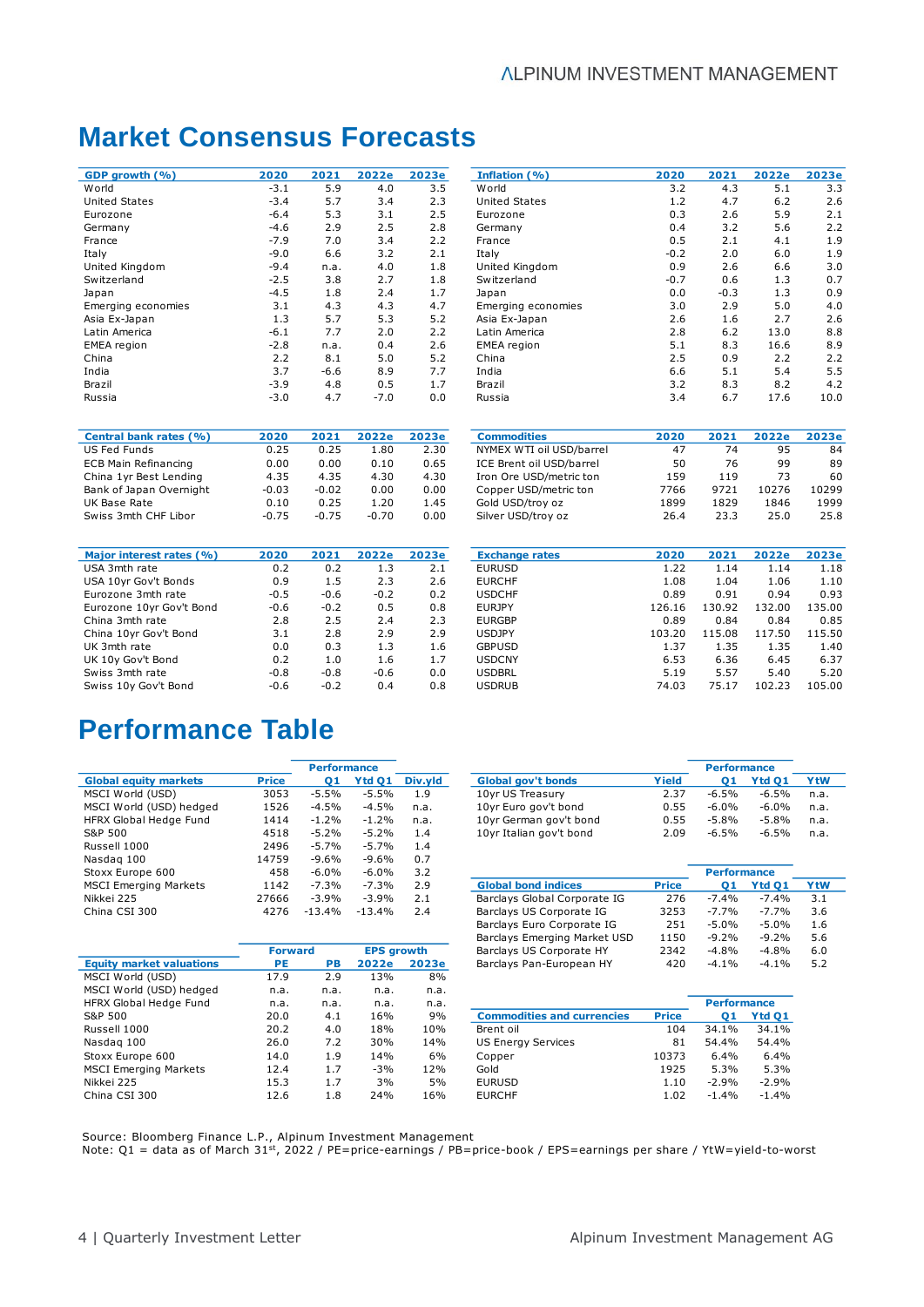#### Source: Bloomberg Finance L.P., Alpinum Investment Management **Leading indicators and manufacturing Source: Bloomberg Finance L.P., Alpinum Investment Management Recession indicator Industrial production and small businesses Consumer confidence** -15  $-10$ -5  $\Omega$ 5 10 15 20 Index<br> $25$ -6 -4 -2 0 2 4 6 Index<br> $8<sub>1</sub>$ 1989 1993 1997 2001 2005 2009 2013 2017 2021 Index Index US recession USA leading indicator 2.7 (av.2.7) l.h.s. EU leading indicator 4 (av.1.9) l.h.s. China leading indic. 6 (av.12.1) r.h.s. -45 -35 -25 -15 -5 5 15 25 35 45 2003 2005 2007 2009 2011 2013 2015 2017 2019 2021 Index US recession US economy 6mth ahead EU economy 6mth ahead 40<br>30<br>2015<br>2015<br>2015<br>2015<br>30 1999 2001 2004 2006 2009 2011 2014 2016 2019 2021  $\frac{0}{0}$ US industrial production 7.5% (av.1.5%) EU industrial production -1.3% (av.1.1%) China ind. prod. 4.3% (av.10.9%) -80 -60 -40  $-20$  $\Omega$ 20 40 Index Index  $80$ 85 90 95 100 105 110 1986 1991 1996 2001 2006 2011 2016 2021 US recession US small business optimism (l.h.s.) Tankan small businesses conditions (r.h.s.) -40 -30  $-20$  $-10$ 0 10 50 60 70 80 90 100 110 Index<br> $120 -$ 1986 1991 1996 2001 2006 2011 2016 2021 Index Index US recession Michigan cons.confid.62.8 (av.87.5) l.h.s. EU cons.confid.-8.8 (av.-10) r.h.s. 20 25 30 35 40 45 50 55 Index Index 95 100 105 110 115 120 125 Index<br> $130 -$ 1994 1997 2000 2003 2006 2009 2012 2015 2018 2021 US recession China cons.confid.119.5 (av.110.3) l.h.s. Japan cons.confid.35.1 (av.42.1) r.h.s. -2 -1  $\Omega$ 1 2 3 4 5 Index 1982 1987 1992 1997 2002 2007 2012 2017 2022 US recession Lead indicator (10yr UST minus Fed funds) 1.9% (av.1.5%) 30<br>26 42<br>38<br>34 62<br>58<br>54<br>50<br>46 Index<br>| 70<br>| 66 Sep-19 Mar-20 Sep-20 Mar-21 Sep-21 Mar-22 Caixin China composite PMI 50.1 (av.51.6) Markit Euro comp.PMI 55.5 (av.50.3) Markit US composite PMI 55.9 (av.53.7)

## **Key Economic Charts**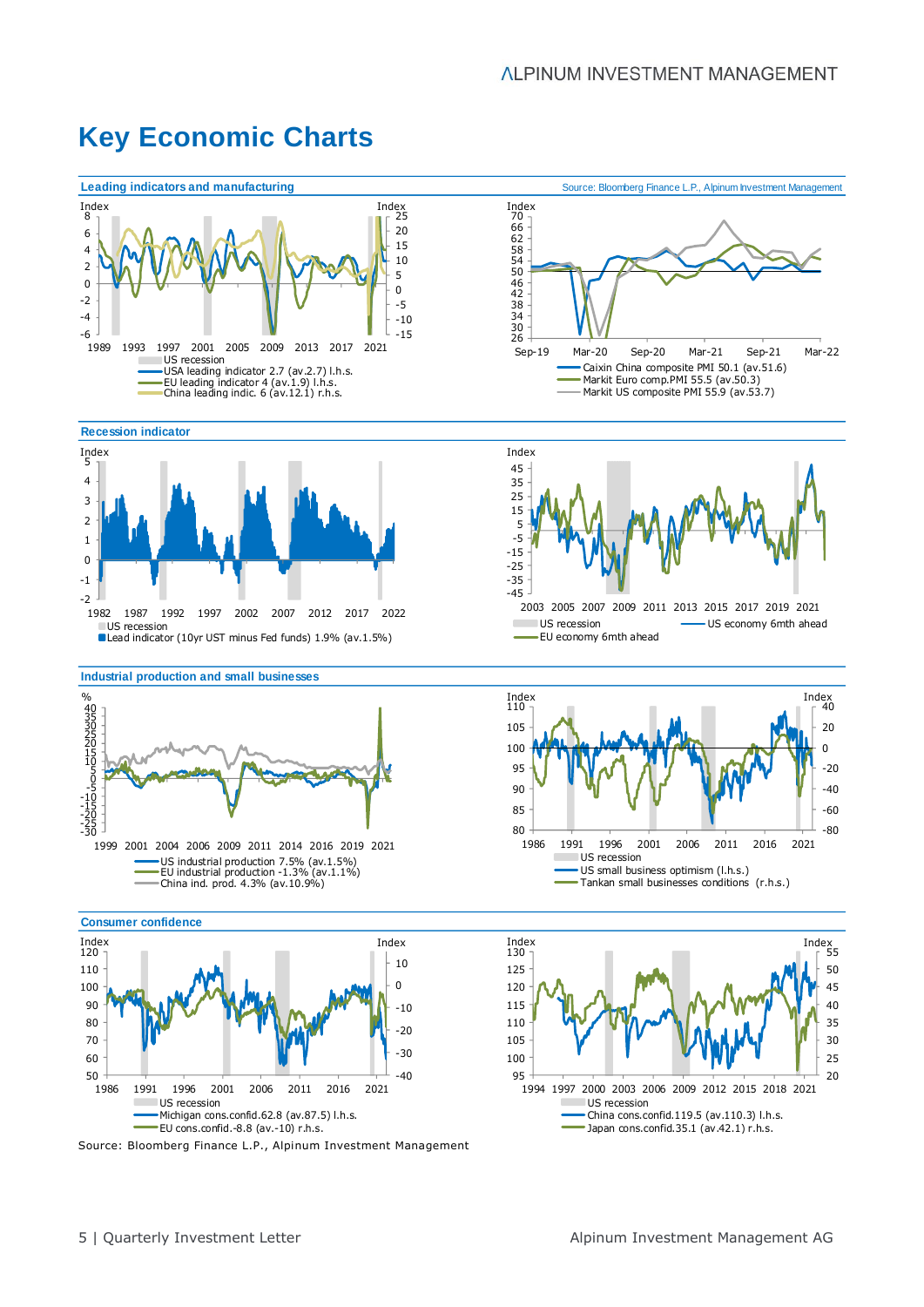## **Scenario Overview 6 Months**



### **US:** 2-3% GDP growth in 2022 with growth-dip in  $\blacksquare$ H2 flirting with stagflation. Elevated inflation pays its toll. High commodity prices weigh on consumer demand and squeeze companies' profit margins. Higher interest rates and troubled geopolitical outlook lead to an uncertain economic outlook/fewer investments. But house prices keep firm, wages increase, supply bottleneck issues eventually fade and government spending (infrastructure, old & new energy, defense) remains elevated.

- **Eurozone:** GDP at 2% plus. Slower growth dynamic caused by inflation spike, higher rates, war impact. But continuing fiscal impulse, solidarity payments, defense spending and low absolute interest level . (ECB policy) are supportive.
- **China:** GDP growth slows to  $\sim$  5% as various restrictive regulatory policies weigh on the economy.
- **Oil:** Prices remain elevated short term, but supply  $\bullet$ chain constraints will fade and ease price pressure.

- **US:** GDP growth >+3%. Post-pandemic world with  $\blacksquare$ fading supply bottlenecks and higher consumer spending in services. Short-lived energy/commodity price spike. Economy transforms into "new normal". FED succeeds with its tempered rates' policy.
- **Europe:** Economic recovery interrupted, but not stopped; peripherals backed by massive fiscal/monetary stimulus; standing together spirit reemerged; more defense/green energy spending.
- **China/EM:** Impact of Chinese regulatory craze is fading. Credit tightening measures get relaxed meaningfully. Confrontation with West avoided. Pandemic situation remains under control.

- **US:** Stagflation scenario with <2% growth rate in  $\blacksquare$ 2022 and facing <0% in H2. Low unemployment rate combined with spiking inflation kicks off wageprice spiral and leads to faster rate hikes.
- **Europe:** Inflation shock leads to weak global demand/growth. Geopolitics with lasting economic effect and international tourism does not meaningfully recover. Peripheral yields rise and Germany's recovery gets severely interrupted.
- **China/EM:** Chinese regulators fail to ease credit and regulatory measures, leading to <5% growth in 2022 and deteriorating exports. Emerging markets . (ex-commodity exporters) suffer as global trade is held back. EM FX decline continues.

### Tail risks

- Equity (IT) bubble bursting, liquidity shock.
- An Italian sovereign debt crisis, Euro break up.
- Military conflict in the South China Sea.

### Base case 60% **Investment conclusions**

- **Equities:** Equities face an uncertain outlook with profit margin pressure due to rising input costs, higher rates and the looming risk of a vicious wage-price spiral. Equities are vulnerable with forward P/E multiples >20, but remain the "traditional" asset class of choice. Limited upside potential at current valuations. We recommend a balanced approach in terms of equity "style" with a bias towards value.
- **Interest rates:** Negative stance on rate exposure as upward pressure on yields remains. (US) Duration exposure serves only as a diversifier and tail hedge. Less effective at current levels.
- **Credit:** Credit spreads are attractively priced as corporate default rates will only marginally increase. We prefer loans, short term HY, structured credit exposure and selective Asia bonds.
- **Commodities/FX:** Relative interest advantage favors USD; commodities keep upward trend.

### Bull case 15% Investment conclusions

- **Equities:** After market correction, equities look attractive again. If an agreement in the Ukraine conflict can be found or there is no further escalation with NATO, markets resume the upward trend as inflation and stagflation worries ease. However, rising rates keep valuations in check.
- **Interest rates:** Rates move up, but yield curve avoids inversion, inflation pressure persists.
- **Credit:** Corporate default rates face only minimal increase. Credit in general and loans in particular benefit the most.
- **Commodities/FX:** Bid for cyclical commodities/metals. EUR & selective EM FX rates recover.

- **Equities:** Equities fall and test new lows. Highly priced US equities will lead the correction, followed by Europe.
- Interest rates: Long-term rates will drop (inverse yield curve), but limited potential apart from USD rates. Support for high-quality assets (US Treasuries, A/AA bonds, agency bonds). Cash is king!
- Credit: Corporate default rates will climb again. But no severe default cycle thanks to unprecedented monetary support and fiscal spending. Favor short dated high quality bonds.
- **Commodities/FX:** Negative for commodity prices. USD, CHF and JPY act as a safe haven again.
- Pandemic crisis re-emerges/new virus variants.
- Nuclear escalation resulting in  $3<sup>rd</sup>$  world war.
- Emerging market meltdown similar to 1998.
- Bear case 25% **Investment conclusions Investment conclusions**
-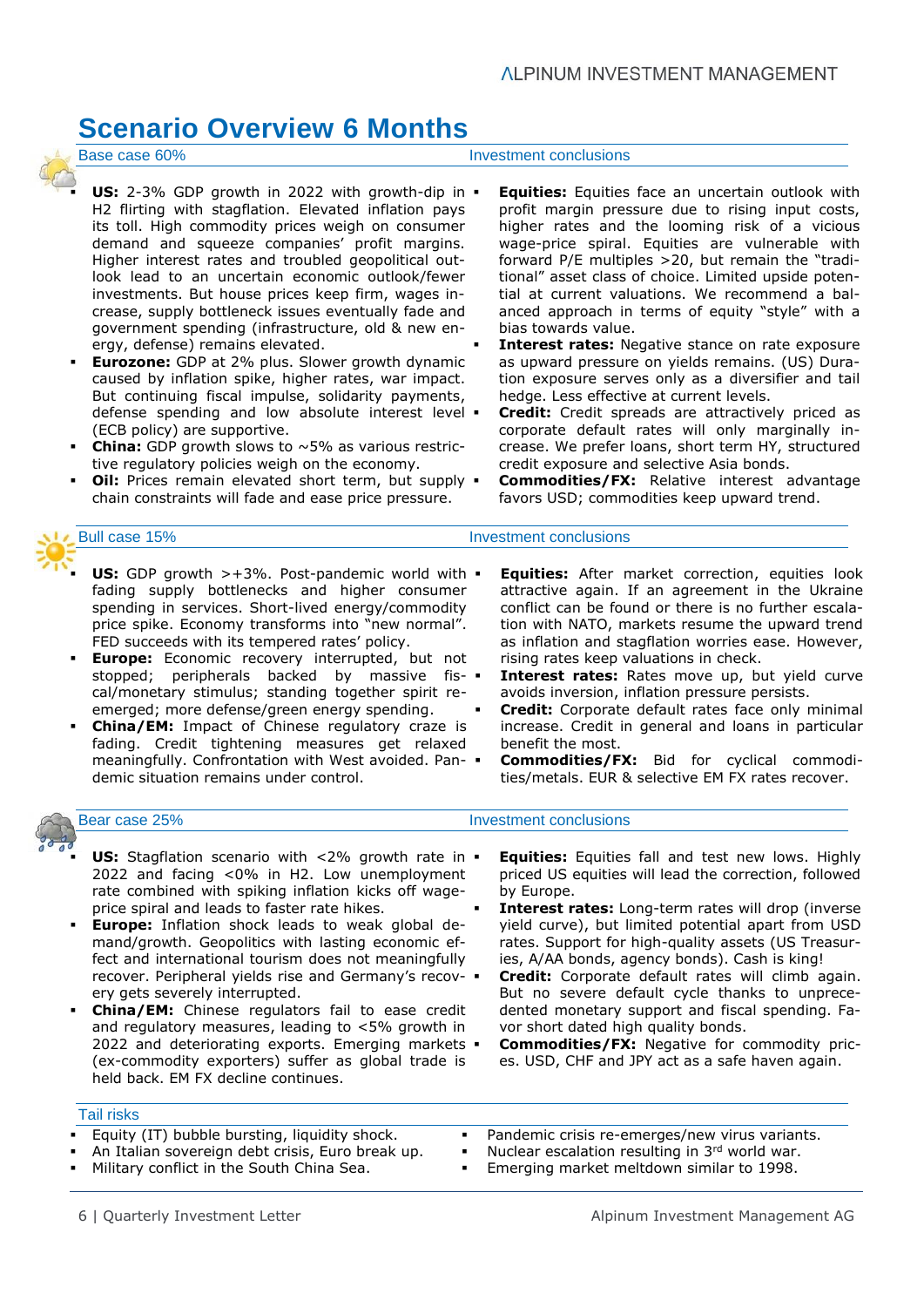## **Asset Class Assessment**

### Equities Comment

- After the market correction, we propose a "buying  $\bullet$ the dip-approach" and we are closing our slight underweight positioning in equities. Inflation remains the primary threat accompanied by rising rates. Nevertheless, equities still get natural support due to a scarcity of investment alternatives in  $\blacksquare$ a traditional portfolio construction framework.
- Equity multiples can stay at elevated levels as absolute rates remain low and investors will soon switch their focus on the earnings outlook for 2023 giving less weight to the current inflation bump.
- We believe in the co-existence of "value" and structural innovation winners (i.e. renewables). Cyclicals will feel the higher cost burden in 2022.
- Non-US equities and European in particular trade . with attractive valuations and are posed to outperform when the escalation in Ukraine fades and the USD stops strengthening.
- US equities incorporate advanced valuations vs. other regions. However, the economy is also more resilient, less impacted by Ukraine conflict and supported by "big tech" earnings. Hence, a valuation premium is justified.
- With interest rates climbing, but remaining at absolute low levels, higher equity multiples are justified, but the air is getting thin at levels >20. i.e. a US P/E ratio of 20 results in an earnings yield of 5% and still compares well with a yield of 2.4% for 10-year government bonds. In Europe, this comparison leads to an earnings yield of  $\sim$  6% (P/E ratio of  $\sim$  15/16) compared to 0%yielding government bonds.
- While the pandemic is out of the headlines for now, a spreading of the military conflict poses the main downside risk as this could result in more structural than cyclical inflation worries.

| <b>Credit/Fixed Income</b> |
|----------------------------|
|----------------------------|

- **Rates:** The near-term outlook for interest rate  $\blacksquare$ duration is very negative. On a structural basis, duration risk is unattractive, especially in Europe, and we hold minimal exposures only. Instead, we  $\blacksquare$ consider duration exposure as a portfolio diversifier, whereas we favor US Treasuries.
- **IG**: We hold minimal US investment grade bonds  $\blacksquare$ and only selective European IG bonds. Selective Asian IG bonds offer a large tactical opportunity.
- **High Yield:** Loans and high yield bonds offer fair relative and absolute yields, whereof we prefer loans. Overall, we favor selective US short-term non-cyclical bonds, European loans and EUR CLOs of all risk categories.
- **Emerging Debt:** After recent sell-off in emerging  $\cdot$ and Asian debt markets, plenty of opportunities are opening up, but momentum is still negative . and elevated cautiousness is warranted. We still avoid local currency bonds.
- The change of direction of all major central banks towards tightening measures is a structural headwind for all fixed income assets.
- The ECB is expected to raise rates in H2 and the Fed to continue its hiking path. Avoid durationheavy assets.
- Credit spreads have repriced and look fairly valued in general. A low economic growth scenario is benign for credit, although selective credits and sectors will face severe margin squeezes. Corporate default rates will increase, but will not exceed long-term average levels.
- We like the structured credit market such as US non-agency RMBS or European CLOs.
- Consider harvesting the illiquidity premium from direct loans (corporate/mortgage-backed loans).
- We also identify attractive yield in "new" alternatives, but selection and a proper liquidity management are paramount.

| <b>Alternatives</b>                                                                                                                                                                                                                                                                                                      | Comment                                                                                                                                                                                                                                                                                                                                             |  |  |
|--------------------------------------------------------------------------------------------------------------------------------------------------------------------------------------------------------------------------------------------------------------------------------------------------------------------------|-----------------------------------------------------------------------------------------------------------------------------------------------------------------------------------------------------------------------------------------------------------------------------------------------------------------------------------------------------|--|--|
| • Credit long-short strategies identify plenty of •<br>relative value trades, both long and short.<br><b>Equity long-short strategies benefit from high</b><br>volatility and increasing performance dispersion.<br>• Alternative lending as an asset class is in the<br>spotlight in a low or rising rates environment. | Current economic environment benefits from<br>elevated corporate activity, which is positive for<br>active managers. Moreover, "innovative disrup-<br>tion" leads to more price dispersion among single<br>securities, industries, etc.<br>Global macro managers benefit from sharp mar-<br>٠<br>ket movements in either direction (i.e. rates/FX). |  |  |
| <b>Real Assets</b>                                                                                                                                                                                                                                                                                                       | Comment                                                                                                                                                                                                                                                                                                                                             |  |  |
| Commodities benefit from "de-alobalization" (pro- • High inflation environment is beneficial for com-                                                                                                                                                                                                                    |                                                                                                                                                                                                                                                                                                                                                     |  |  |

- Commodities benefit from "de-globalization" (protective measures) and supply-side constraints.
- Gold suffers when real interest rates rise and vice  $\blacksquare$ versa; a complex situation for gold at the moment.
- High inflation environment is beneficial for com modity prices.
- Backwardation offers favorable trading opportunities.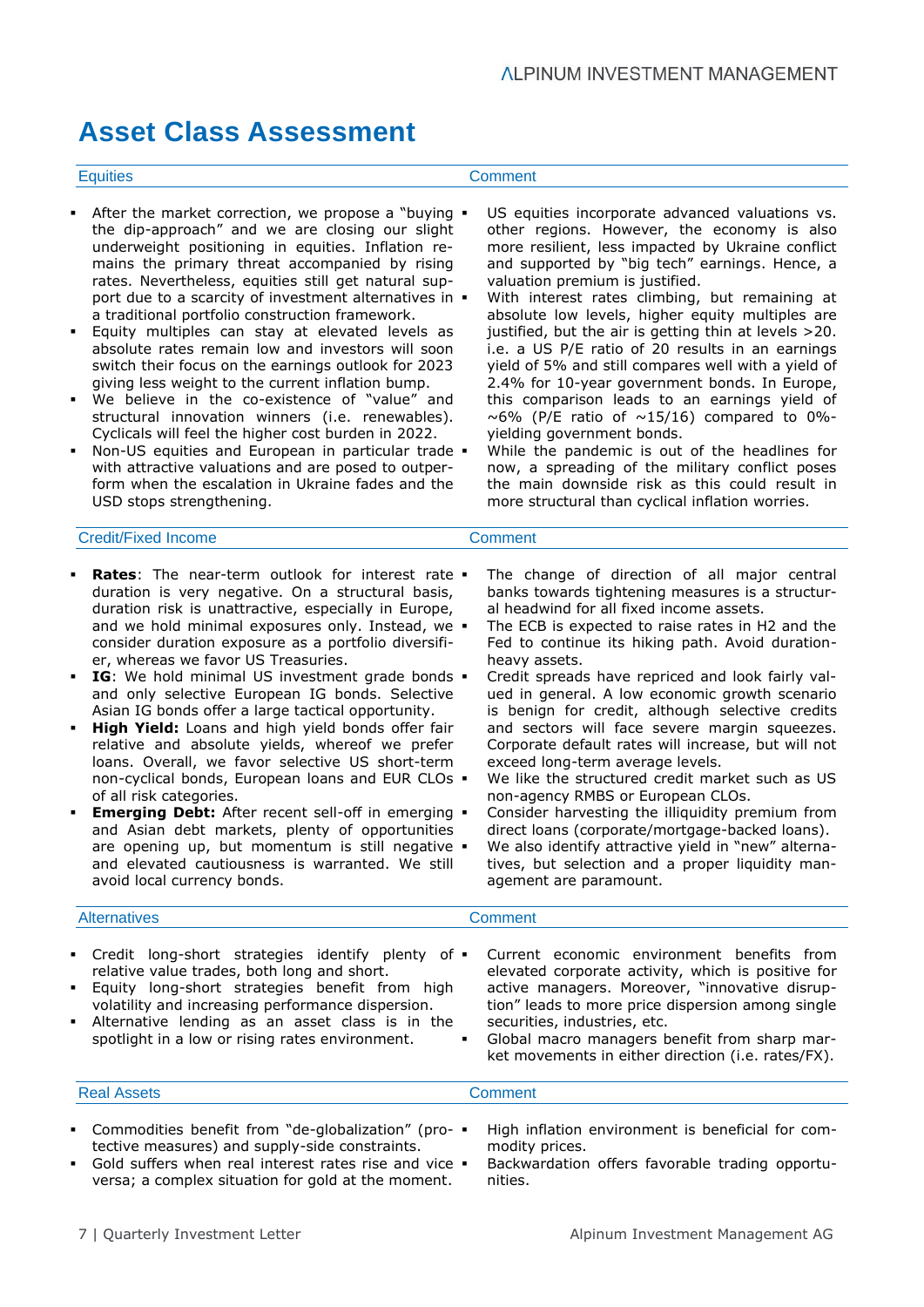## **Asset Class Conviction Levels**

|                                       | <b>Conviction Level over 6 Months</b> |                                                            |                |  |                   |  |
|---------------------------------------|---------------------------------------|------------------------------------------------------------|----------------|--|-------------------|--|
| <b>Equities</b>                       | <b>Underweight</b>                    |                                                            | <b>Neutral</b> |  | <b>Overweight</b> |  |
| North America                         |                                       |                                                            | է              |  |                   |  |
| Europe                                |                                       |                                                            |                |  |                   |  |
| Switzerland                           |                                       |                                                            |                |  |                   |  |
| China                                 |                                       |                                                            |                |  |                   |  |
| Japan                                 |                                       |                                                            |                |  |                   |  |
| Asia - Emerging Markets               |                                       |                                                            |                |  |                   |  |
| Others - Emerging Markets             |                                       |                                                            |                |  |                   |  |
|                                       |                                       | <b>Conviction Level over 6 Months</b>                      |                |  |                   |  |
| <b>Fixed Income</b>                   | <b>Underweight</b>                    |                                                            | <b>Neutral</b> |  | <b>Overweight</b> |  |
| US - Treasury Bonds                   |                                       |                                                            |                |  |                   |  |
| Euro - Government Bonds               |                                       |                                                            |                |  |                   |  |
| US - Investment Grade Bonds           |                                       |                                                            |                |  |                   |  |
| Europe - Investment Grade Bonds       |                                       |                                                            |                |  |                   |  |
| US High Yield                         |                                       |                                                            |                |  |                   |  |
| US Short Term High Yield              |                                       |                                                            |                |  |                   |  |
| <b>US Loans</b>                       |                                       |                                                            |                |  |                   |  |
| US Municipal Bonds                    |                                       |                                                            |                |  |                   |  |
| European High Yield                   |                                       |                                                            |                |  |                   |  |
| European Short Term High Yield        |                                       |                                                            |                |  |                   |  |
| European Loans                        |                                       |                                                            |                |  |                   |  |
| US/EUR Preferred Securities           |                                       |                                                            |                |  |                   |  |
| US/EUR Asset Backed Securities        |                                       |                                                            |                |  |                   |  |
| <b>Emerging Market Local Currency</b> |                                       |                                                            |                |  |                   |  |
| <b>Emerging Market Hard Currency</b>  |                                       |                                                            |                |  |                   |  |
| Emerging Market High Yield            |                                       |                                                            |                |  |                   |  |
|                                       |                                       |                                                            |                |  |                   |  |
| <b>Commodities</b>                    | <b>Underweight</b>                    | <b>Conviction Level over 6 Months</b>                      |                |  | <b>Overweight</b> |  |
|                                       |                                       |                                                            | <b>Neutral</b> |  |                   |  |
| Gold                                  |                                       |                                                            | ☑              |  |                   |  |
| Oil (Brent)                           |                                       |                                                            | ⊽              |  |                   |  |
|                                       |                                       | <b>Conviction Level over 6 Months</b>                      |                |  |                   |  |
| <b>Hedge Fund: Strategies</b>         | <b>Underweight</b>                    |                                                            | <b>Neutral</b> |  | <b>Overweight</b> |  |
| Equity Long-Short                     |                                       |                                                            |                |  | ⊻                 |  |
| Credit Long-Short                     |                                       |                                                            |                |  |                   |  |
| Event-Driven - Corporate Actions      |                                       |                                                            |                |  | যায               |  |
| Global Macro                          |                                       |                                                            |                |  |                   |  |
|                                       |                                       |                                                            |                |  |                   |  |
| <b>Hedge Fund: Regional Focus</b>     | <b>Underweight</b>                    | <b>Conviction Level over 6 Months</b><br><b>Overweight</b> |                |  |                   |  |
|                                       |                                       |                                                            | <b>Neutral</b> |  |                   |  |
| Hedge Fund: North America             |                                       |                                                            | ☑              |  |                   |  |
| Hedge Fund: Europe                    |                                       |                                                            |                |  |                   |  |
| Hedge Fund: China / Japan             |                                       |                                                            | যায            |  |                   |  |
| Hedge Fund: Emerging-Markets          |                                       |                                                            |                |  |                   |  |

Note: The above conviction table reflects on the one hand our view of the relative expected return of an asset class versus well-recognized benchmarks such as BarCap Global aggregate (for bonds) and MSCI World (equities), but does on the other hand also partly incorporate our view of the absolute expected return versus "cash".